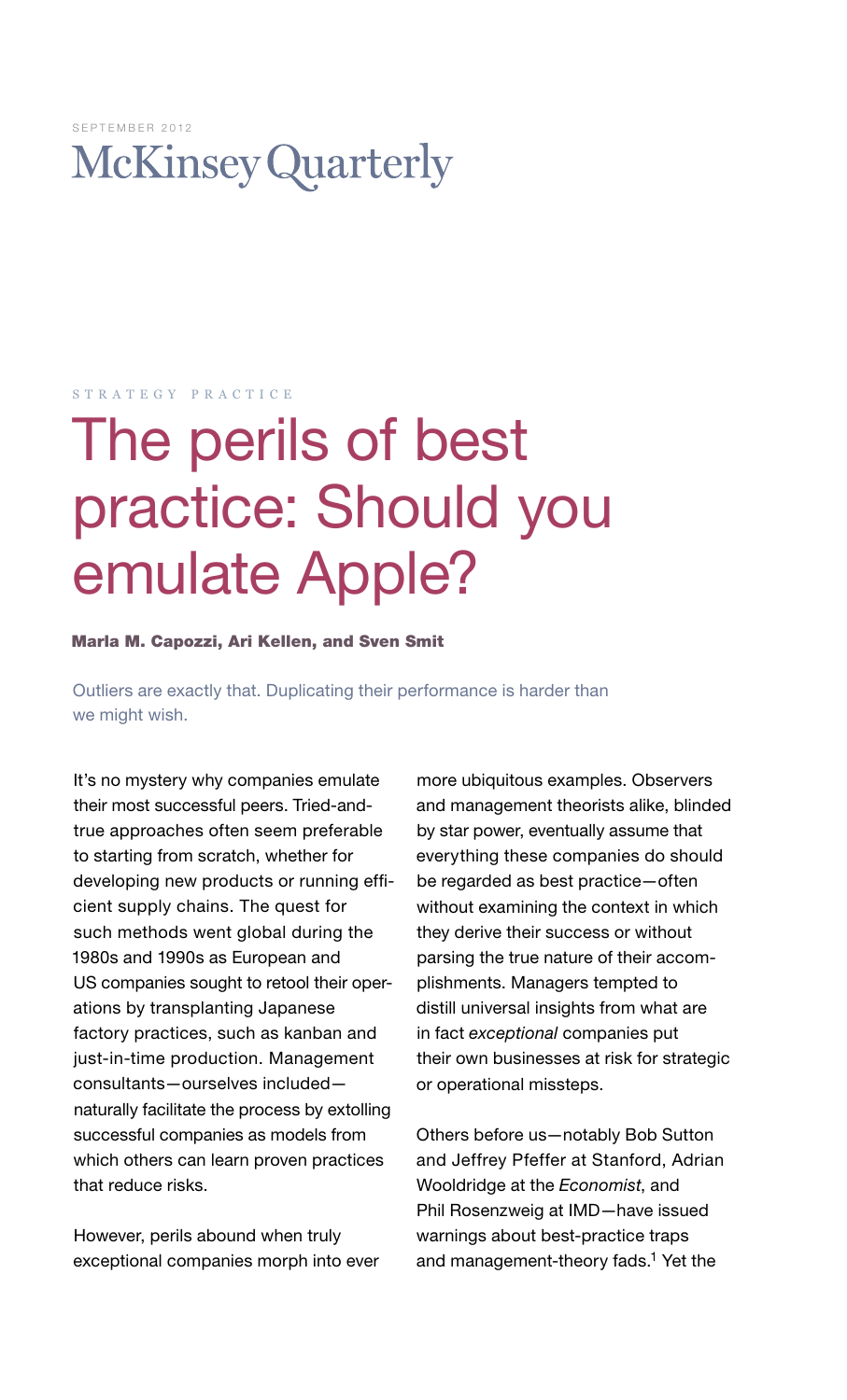desire to emulate is often stronger than mere rationality, even in the face of repeated evidence that most companies won't achieve the anticipated outcomes and that some will suffer a hard fall. Research by our colleagues, for instance, has shown that lockstep benchmarking may lead to "herding" effects that, over time, diminish emulators' margins.

Apple is today's all-purpose innovation icon. In the past three years alone, more than 1,500 published articles have mentioned both "Apple" and "innovation" (a Google search displays hundreds of millions of results). As of this writing, Walter Isaacson's comprehensive biography of Steve Jobs has held a place on the *New York Times* best-seller list for over 40 weeks. Nearly 40 books on Apple and Steve Jobs have been published since his death, in October 2011—celebrating the company's can-do culture, breakthrough product designs, global supply chain prowess, and legendary cofounder. A unique confluence of leadership, talent, strategy, and technology has brought Apple extraordinary success and raises the question of how relevant a model the company can be for others as they chart their own innovation course. To answer the question of how exceptional Apple actually is, we analyzed its growth using the analytic technique that underpins the 2008 book *The Granularity of Growth*. 2

This approach, at its core, entails disaggregating the sources of growth into three categories. The first is to compete in the right markets and harness their momentum to expand sales of current products and services. The second uses M&A to, in effect, purchase growth. Finally, companies can grow organically, through market share gains from existing or new products and services.

Since 1999, the more than 750 companies in our database have, on average, derived a negligible portion of their growth from organic share gains of any kind.<sup>3</sup> Apple, by contrast, has grown almost entirely through share gains. And that's just the beginning of its uniqueness. Of the companies that have expanded through market share growth, only a few have created new markets from whole cloth, either by being the first to enter entirely new geographies or through "disruptive" innovation that creates completely new products, services, or business models. In fact, our research shows that from 1999 to 2008, Apple was the only global incumbent to create entire new markets, repeatedly, from disruptive innovation. This analysis, it should be noted, does not consider industry attackers or start-ups—only incumbent companies and their efforts to create new markets.

Just how unique is Apple's performance? We looked at our database's top ten companies that grew by creating new markets. Apple was the only one among the top ten to capture this growth through disruptive innovation and one of only three to derive more than 5 percent of its annual growth from creating new markets. Nine companies grew by entering fast-growing emerging markets. Seven of those nine, including the other two whose annual growth from creating new markets exceeded 5 percent, were from the telecommunications sector. (The remaining two were a consumer products company and a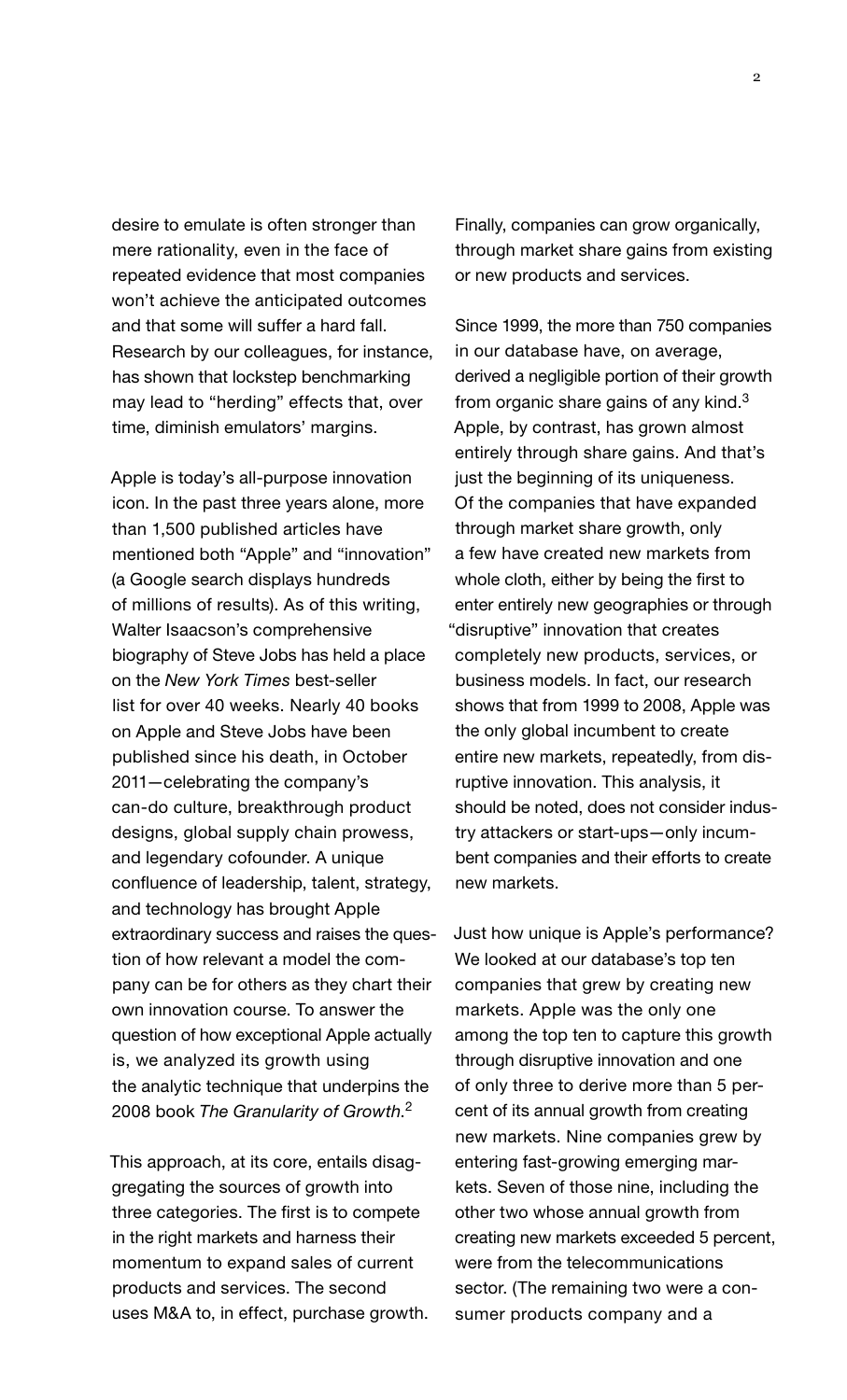conglomerate.) At the same time, Apple's 7.9 percent growth from disruptive innovation represented 45 percent of its company-wide growth. For others among the top ten, the average growth derived from entering new markets was just 21 percent of total growth.

Apple's performance also has been singular among its peers in the innovative high-technology sector. The company's growth through market creation is about six times higher than that of the second- and third-ranked companies

achieving rapid growth by creating new markets—Lenovo and Cisco. In other sectors, including consumer packaged goods, retail, and health care, incumbents' growth through creating new markets was close to zero or in some cases slightly negative.<sup>4</sup>

Apple does deserve its place in today's hierarchy of esteemed companies by virtue of its unique accomplishments; its innovative products, services, and business models; its culture; and its processes and capabilities in areas

## Exhibit

### Companies that innovate at scale outperform competitors<br>. . . . . . xxxxxxxxxxxxxxxxxxxxxxxxxxxxxxxxxxxxxxxxxxxxxxxxx in their sector.

For 322 companies in 6 sectors that showed positive organic growth from 1999 to 2007

| Type of organic growth                               | <b>Consistent</b><br>year on year<br>(ie, 70% of total<br>over time frame) | <b>Frequent but</b><br>not year on year<br>(ie, 50% of total<br>over time frame) | Sporadic | Limited |
|------------------------------------------------------|----------------------------------------------------------------------------|----------------------------------------------------------------------------------|----------|---------|
| Share of companies $1$                               | 6%                                                                         | 22%                                                                              | 50%      | 21%     |
| Absolute CAGR, 2 1999-2007, %                        |                                                                            |                                                                                  |          |         |
| Organic growth<br>(share gains)                      | 14.2                                                                       | 3.9                                                                              | $-0.7$   | $-2.3$  |
| Growth through M&A                                   | 4.8                                                                        | 3.9                                                                              | 3.0      | 2.2     |
| Momentum growth                                      |                                                                            |                                                                                  |          |         |
| Portfolio unchanged                                  | 10.6                                                                       | 6.0                                                                              | 6.6      | 6.0     |
| Portfolio changed                                    | 0.5                                                                        | 0.1                                                                              | 0.1      | $-0.1$  |
| Total revenue growth                                 | 30.1                                                                       | 13.9                                                                             | 9.0      | 5.8     |
| <b>Total returns to</b><br>shareholders (TRS), $3\%$ | 23.5                                                                       | 10.3                                                                             | 7.5      | 5.9     |

1Figures do not sum to 100%, because of rounding.

2Compound annual growth rate.

3Includes both public and private companies that were public between 1999 and 2007.